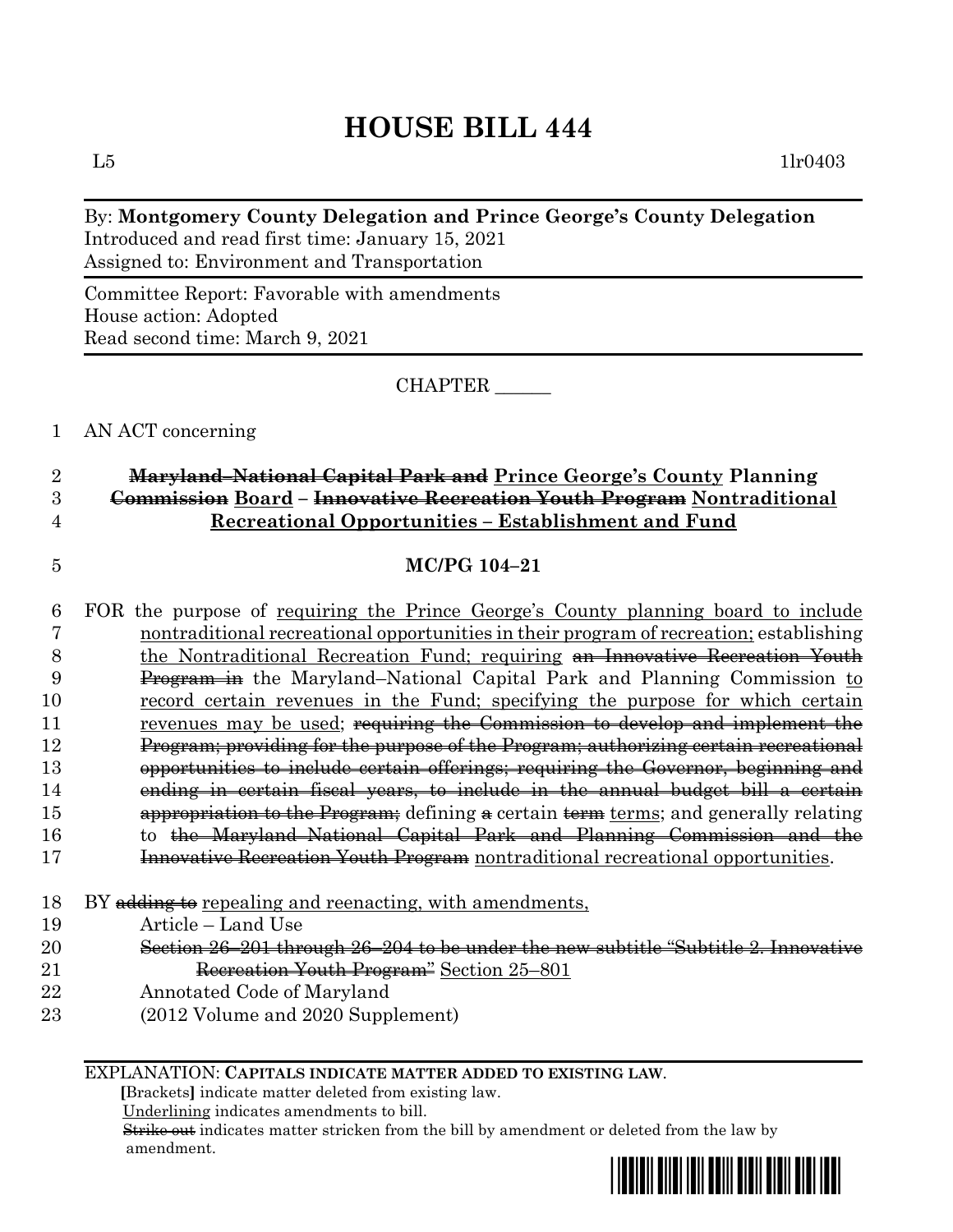**HOUSE BILL 444**

| $\mathbf 1$<br>$\overline{2}$ | That the Laws of Maryland read as follows: |                 | SECTION 1. BE IT ENACTED BY THE GENERAL ASSEMBLY OF MARYLAND,                                                                                                                    |
|-------------------------------|--------------------------------------------|-----------------|----------------------------------------------------------------------------------------------------------------------------------------------------------------------------------|
| 3                             |                                            |                 | <b>Article – Land Use</b>                                                                                                                                                        |
| 4                             | $25 - 801.$                                |                 |                                                                                                                                                                                  |
| $\overline{5}$<br>6           | (1)<br>(A)<br>INDICATED.                   |                 | IN THIS SECTION THE FOLLOWING WORDS HAVE THE MEANINGS                                                                                                                            |
| 7<br>8<br>9                   | (I)<br>(2)                                 |                 | "NONTRADITIONAL RECREATIONAL<br><b>OPPORTUNITIES"</b><br>MEANS SPORTS, RECREATIONAL ACTIVITIES, PROGRAMS, OR FACILITIES IN THE<br>COUNTY WITH A REASONABLE PROMISE OF GROWTH IN: |
| 10<br>11<br>12<br>13          | TRADITIONAL RECREATIONAL ACTIVITIES.       | <u>1.</u><br>2. | <b>POPULARITY; OR</b><br><b>PARTICIPATION</b><br>OR<br><b>DEMAND</b><br><b>AMONG</b><br><b>YOUTH</b><br>POPULATIONS THAT ARE OTHERWISE UNDER-REPRESENTED OR UNDERSERVED BY       |
| 14<br>15                      | (II)<br><b>INCLUDE:</b>                    |                 | "NONTRADITIONAL RECREATIONAL OPPORTUNITIES" MAY                                                                                                                                  |
| 16                            |                                            | 1.              | <b>SKATE PARKS;</b>                                                                                                                                                              |
| 17                            |                                            | 2.              | <b>LACROSSE WALLS;</b>                                                                                                                                                           |
| 18                            |                                            | 3.              | REMOTE-CONTROLLED CAR COURSES;                                                                                                                                                   |
| 19                            |                                            | 4.              | PICKLEBALL COURTS;                                                                                                                                                               |
| $\overline{20}$               |                                            | 5.              | DISC GOLF COURSES;                                                                                                                                                               |
| 21                            |                                            | 6.              | <b>CRICKET FIELDS;</b>                                                                                                                                                           |
| 22                            |                                            | <u>7.</u>       | <b>PUMP TRACKS; AND</b>                                                                                                                                                          |
| 23<br>24<br>$25\,$            | PLAN.                                      | 8.              | ANY OTHER NEW OR INNOVATIVE RECREATION OR<br>LEISURE ACTIVITY RECOMMENDATION INCLUDED IN A PARK AND RECREATION                                                                   |
| 26                            | (3)                                        |                 | "PARK AND RECREATION PLAN" MEANS:                                                                                                                                                |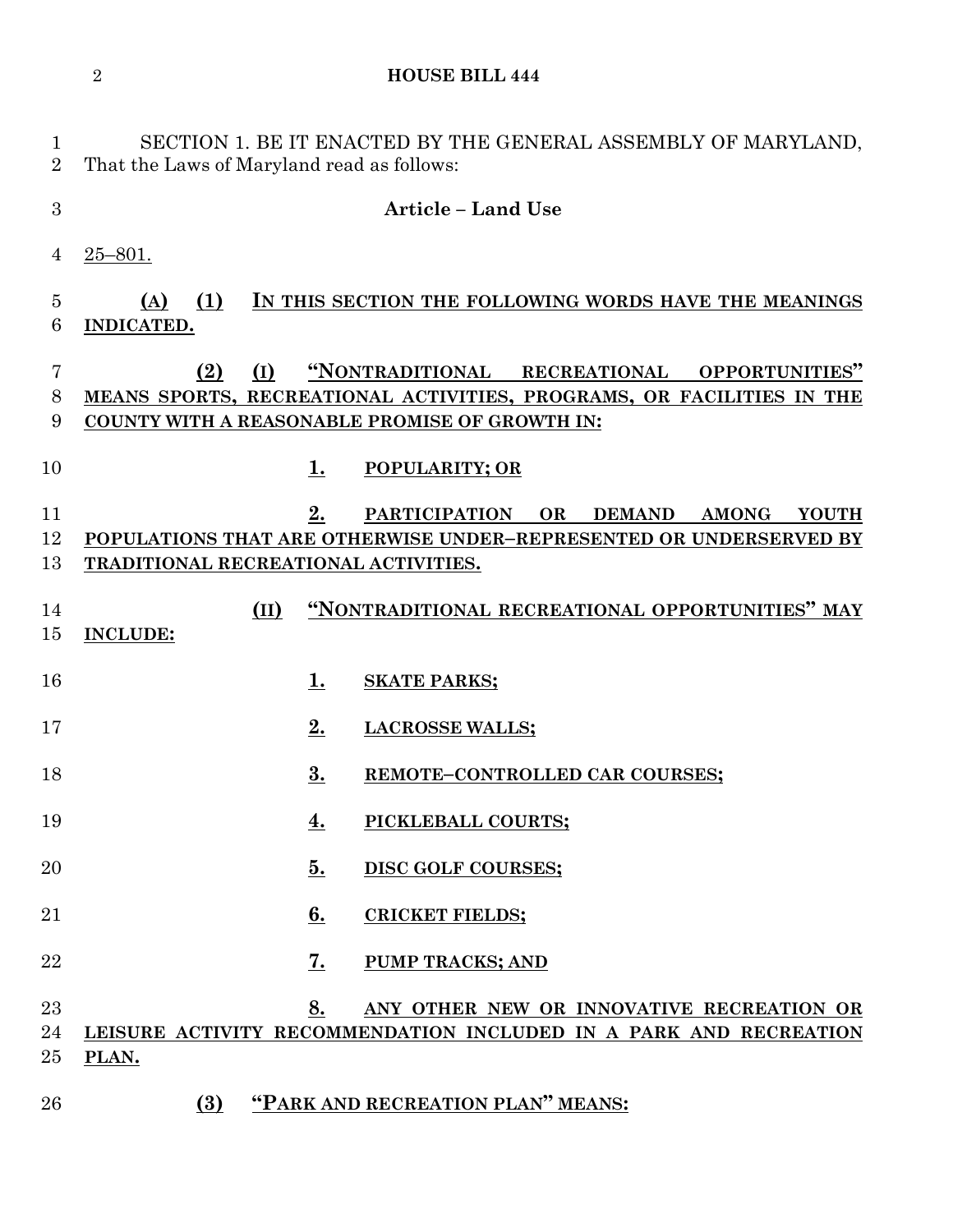# **HOUSE BILL 444** 3

| $\mathbf{1}$<br>$\overline{2}$ |                                                                              | (I)<br>A FUNCTIONAL MASTER PLAN OF PARKS AND OPEN SPACES<br><u>ADOPTED UNDER § 21-106(A)(3) OF THIS ARTICLE; OR</u>                                                                                                                                                                                                                              |
|--------------------------------|------------------------------------------------------------------------------|--------------------------------------------------------------------------------------------------------------------------------------------------------------------------------------------------------------------------------------------------------------------------------------------------------------------------------------------------|
| 3<br>4                         |                                                                              | A LOCAL LAND PRESERVATION AND RECREATION PLAN<br>(II)<br>APPROVED UNDER § 5-905(B) OF THE NATURAL RESOURCES ARTICLE.                                                                                                                                                                                                                             |
| 5                              | $(a)$ (B)                                                                    | The county planning board shall:                                                                                                                                                                                                                                                                                                                 |
| 6<br>7                         | (1)                                                                          | provide an adequate and balanced program of recreation to serve the<br>needs and interests of various age groups among the residents of the county THAT                                                                                                                                                                                          |
| 8                              |                                                                              | INCLUDES APPROPRIATE NONTRADITIONAL RECREATIONAL OPPORTUNITIES;                                                                                                                                                                                                                                                                                  |
| 9<br>10                        | (2)                                                                          | offer a comprehensive youth sports program that provides a variety of<br>sports programming, leagues, and teams throughout the county; and                                                                                                                                                                                                       |
| 11                             | (3)                                                                          | coordinate the programs with the Commission's park functions.                                                                                                                                                                                                                                                                                    |
| 12<br>13<br>14                 | $\lceil$ (b) $\rceil$ (C)<br><u>board considers appropriate to offer in:</u> | <u>The county planning board may develop programs of recreation that</u><br>may include physical, social, mental, and creative opportunities that the county planning                                                                                                                                                                            |
| 15<br>16<br>17<br>18           | (1)                                                                          | major recreation centers, playfields, athletic fields, playgrounds, tennis<br>courts, baseball diamonds, swimming pools, golf courses, community centers, and social<br>centers on publicly or privately owned land or buildings made available for these purposes<br>or over which the county planning board has sole or joint jurisdiction; or |
| 19<br>20<br>21                 | (2)<br>county planning board.                                                | land or buildings of a municipal corporation or political subdivision in<br>the county, if the municipal corporation or political subdivision requests the services of the                                                                                                                                                                       |
| 22<br>$23\,$<br>24             | $\lceil$ (c) $\rceil$ (D)                                                    | The county planning board may contract with recreation or<br>(1)<br>sports groups or associations to incorporate the activities of the groups or associations into<br>the programs established by the county planning board under this subtitle.                                                                                                 |
| 25<br>26<br>$27\,$             | (2)<br>sports division to:                                                   | <u>Notwithstanding paragraph (1) of this subsection, as part of the</u><br>programs established under this subtitle the county planning board shall create a youth                                                                                                                                                                               |
| 28                             |                                                                              | coordinate youth sports programming, leagues, and teams; and<br><u>(i)</u>                                                                                                                                                                                                                                                                       |
| 29                             |                                                                              | (ii)<br>incorporate youth sports activities into the programs.                                                                                                                                                                                                                                                                                   |
| 30                             | <u>(1)</u><br>(E)                                                            | THERE IS A NONTRADITIONAL RECREATION FUND.                                                                                                                                                                                                                                                                                                       |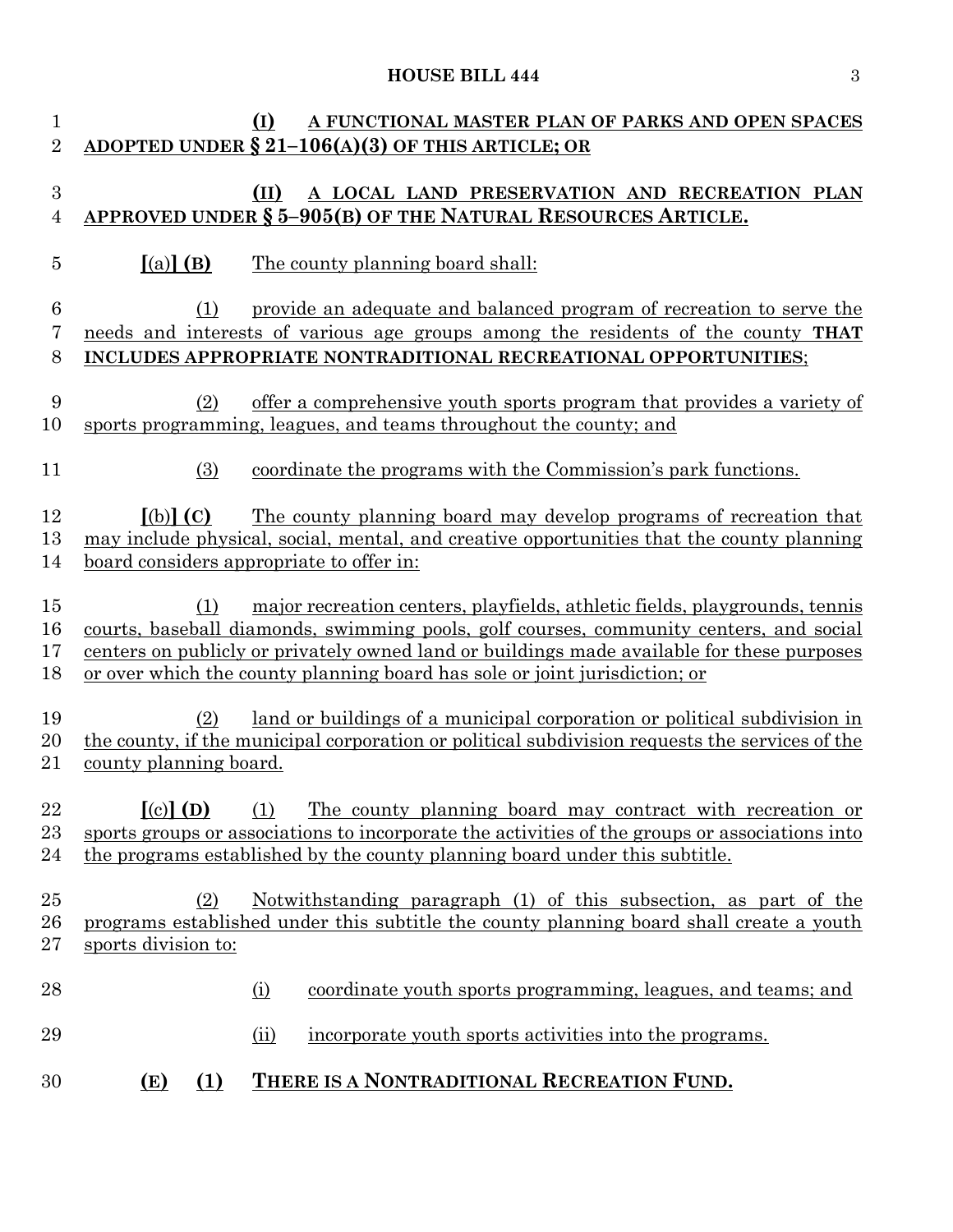|                          | <b>HOUSE BILL 444</b><br>4                                                                                                                                                                                                                                                                |
|--------------------------|-------------------------------------------------------------------------------------------------------------------------------------------------------------------------------------------------------------------------------------------------------------------------------------------|
| 1<br>$\overline{2}$<br>3 | (2)<br>THE NONTRADITIONAL RECREATION FUND SHALL FINANCE AND<br><b>ACCOUNT FOR</b><br>DEVELOPMENT AND MAINTENANCE OF NONTRADITIONAL<br><b>THE</b><br>RECREATIONAL OPPORTUNITIES IN THE COUNTY.                                                                                             |
| 4<br>5<br>6              | (3)<br><b>THE</b><br><b>COMMISSION SHALL RECORD</b><br><b>REVENUES</b><br><b>FROM</b><br><b>THE</b><br><b>DEVELOPMENT</b><br><b>AND</b><br><b>MAINTENANCE</b><br>OF<br><b>NONTRADITIONAL</b><br><b>RECREATIONAL</b><br>OPPORTUNITIES IN THE COUNTY IN THE NONTRADITIONAL RECREATION FUND. |
| 7<br>8                   | <b>THE</b><br>(4)<br><b>COMMISSION SHALL USE</b><br><b>THE</b><br>OF<br><b>THE</b><br><b>REVENUES</b><br><b>NONTRADITIONAL RECREATION FUND:</b>                                                                                                                                           |
| 9<br>10                  | (I)<br>FOR CAPITAL IMPROVEMENT PROJECTS THAT CONTRIBUTE<br>TO PROVIDING NONTRADITIONAL RECREATIONAL OPPORTUNITIES;                                                                                                                                                                        |
| 11<br>12<br>13           | TO PROVIDE PATRONS OF THE COMMISSION ACCESS TO<br>(II)<br>EQUIPMENT NECESSARY TO PARTICIPATE IN NONTRADITIONAL RECREATIONAL<br><b>OPPORTUNITIES; AND</b>                                                                                                                                  |
| 14<br>15<br>16           | FOR SUPPLIES AND<br>OTHER DIRECT PROGRAM<br><b>COSTS</b><br>ASSOCIATED WITH PROVIDING NONTRADITIONAL RECREATIONAL OPPORTUNITIES<br>IN ACCORDANCE WITH THIS SECTION.                                                                                                                       |
| 17<br>18                 | <b>SUBTITLE 2. INNOVATIVE RECREATION VOUTH PROGRAM.</b><br>$26 - 201$                                                                                                                                                                                                                     |
| 19<br>20                 | THIS SUBTITLE, "PROGRAM" MEANS<br><b>THE INNOVATIVE</b><br><u>Recreati</u><br>YOUTH PROGRAM.                                                                                                                                                                                              |
| 21                       | <del>26–202.</del>                                                                                                                                                                                                                                                                        |
| 22<br>23                 | THE COMMISSION SHALL DEVELOP AND IMPLEMENT AN INNOVATIVE<br><b>RECREATION YOUTH PROGRAM.</b>                                                                                                                                                                                              |
| 24                       | <del>26–203.</del>                                                                                                                                                                                                                                                                        |
| 25<br>26<br>27           | <b>THE PURPOSE OF THE PROGRAM IS TO INTEGRATE NONTRADITIONAL</b><br>(A)<br>RECREATIONAL OPPORTUNITIES INTO THE COMMISSION'S EXISTING<br>RECREATIONAL PROGRAMS OFFERED IN MONTGOMERY COUNTY AND PRINCE                                                                                     |

**GEORGE'S COUNTY.**

 **(B) NONTRADITIONAL RECREATIONAL OPPORTUNITIES UNDER SUBSECTION (A) OF THIS SECTION MAY INCLUDE:**